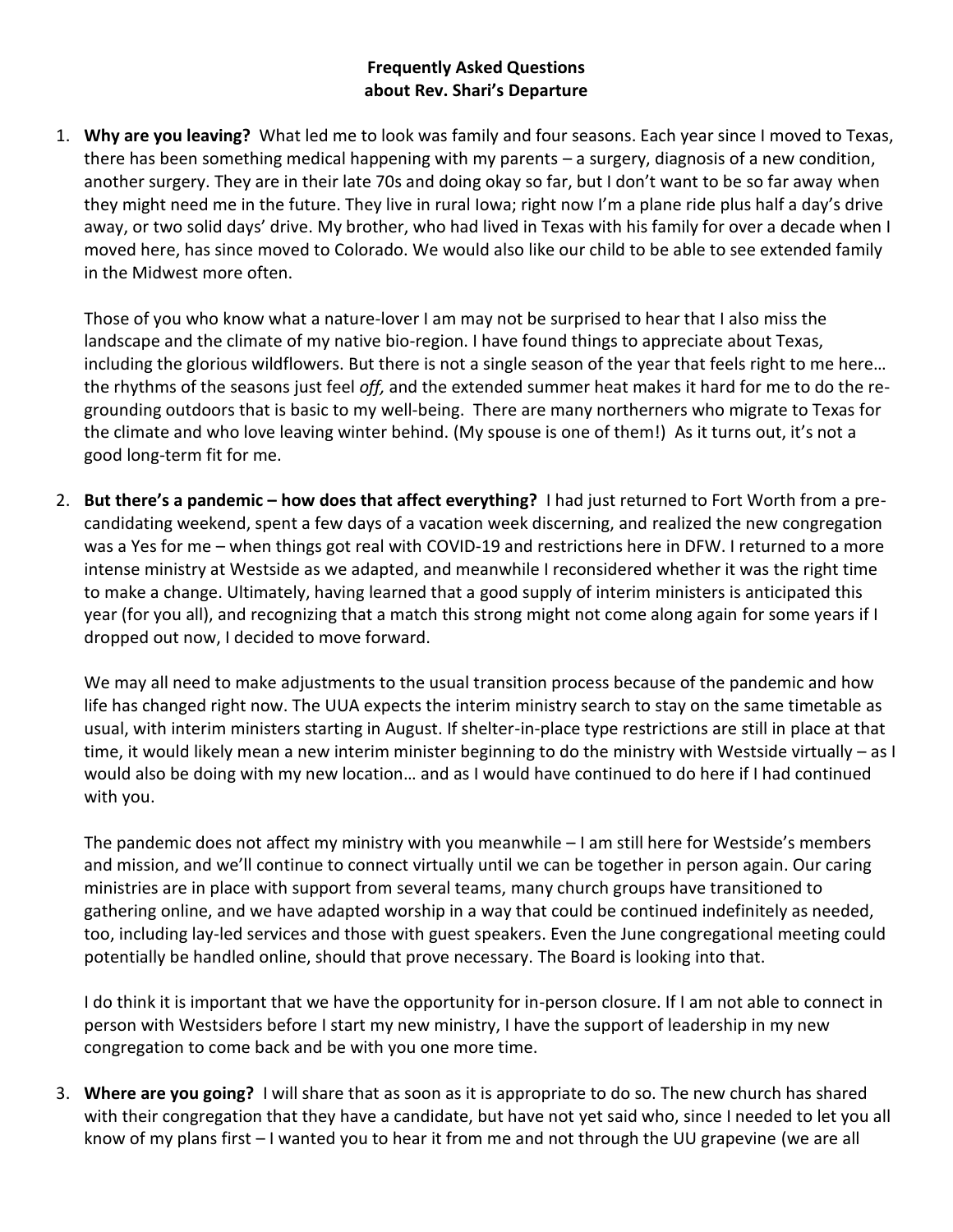connected!). The candidating church will then share my identity in worship on April 12, and I can subsequently let you in on where I will be going.

4. **Can we talk about your leaving and what happens next?** Yes. Saying goodbye is important. I have witnessed Westside do this well with members who have moved away, as well as with staff who have gone on to new positions or retired. Celebrating what we've accomplished together, and offering well-wishes for the future, is a vital part of the transition. I ask for nothing different for my family. Our daughter Avonelle has been embraced by this congregation, as has my husband William; this change will be big and personal for all of us, and I appreciate your caring in expressing thanks and best wishes.

I'm not sure how much I will want to talk about the nitty-gritty of my search process; ministerial search, including Candidating Week, is a stressful process – even without an audience – and can involve a sense of loss and compromise as well as excitement and discovery. We have the added uncertainty of when and how we'll be able to transition geographically given the pandemic around us. With Westside these next several months, I would like to focus on being present with you, and to enable you to take the next steps in your own transition as a church.

- 5. **Is this a sure thing? What if your Candidating Week does not go well? When will we know?** That is a nerve-wracking question! An invitation to candidate almost always leads to an overwhelming vote to call and a new ministry. The UUA Transitions Office reports that only one match every two years does not have sufficient support by the end of candidating week to move forward. So I do not expect this to happen. Doing candidating week virtually, during the pandemic, will be different – and it is possible to end up without sufficient support to move forward with confidence. In the unlikely event that this should occur, I would hope to continue serving as Westside's minister for this next church year. Candidating Week is April 26 - May 3.
- 6. **What happens to us now?** While individual ministers come and go, the office of the ministry in a congregation is enduring. I will leave, as ministers before me have left, and you will, in good time, find a new minister. All will be well.

Over the last several years, I have worked with our wonderful lay leaders and staff to move toward your vision of growing in membership and in service to the wider community, while expanding the opportunities for connection and spiritual growth among members. The church building is now an open, welcoming place for new people and for Westside's programs. Its staff can have their primary offices there (after COVID-19 subsides) and form a more cohesive team. Soon the gardens will also be transformed. The metamorphosis of the facility is wonderful to behold!

At the same time, Westside has built and strengthened relationships with other organizations, and is becoming more known in the community for its liberal religious values and social action. While membership numbers have not yet lifted out of the pastoral-to-program plateau, we have created accessible ways for new people to learn about the church, make connections, become part of this community, and move into leadership roles. You also have a committed, competent staff that you can rely on; be good to them and they will serve you well. The dream for a professional music director is alive in the congregation, and I believe it is only a matter of time until you are able to make that hire. In short, you are well positioned to continue growing into your vision.

Practically speaking, the Board will hire an interim minister who will help the congregation through the search for a new settled minister. Westside has a positive reputation in the larger UU community right now. I believe your future is bright.